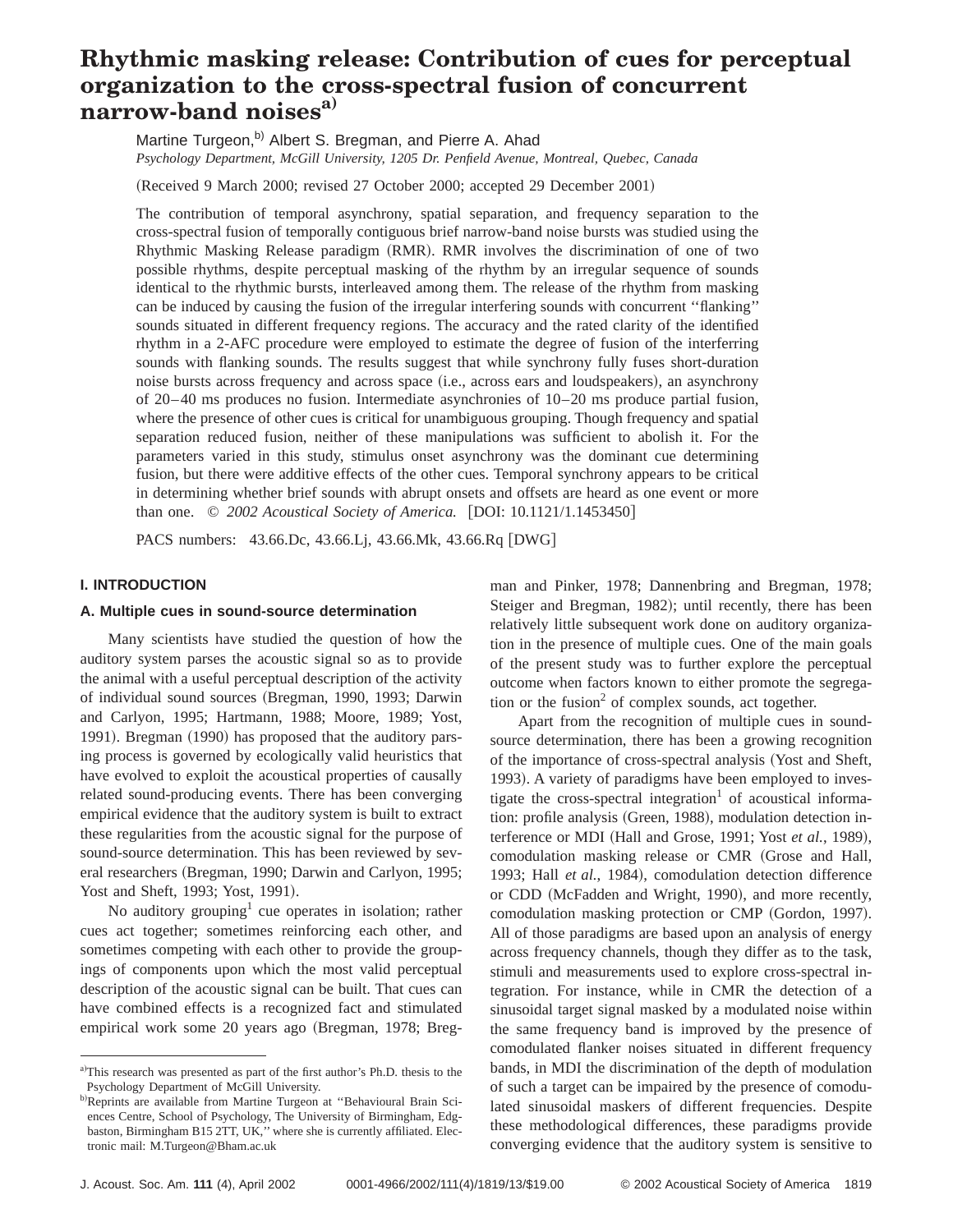

FIG. 1. Temporal structures of sequences in rhythmic masking release  $(RMR)$ . Rhythms 1 and 2 consist of 3.5 replications of the succession of intervals shown at the left of panel  $(a)$  and  $(b)$ , respectively. They are composed of different temporal arrangements of 48-ms noise bursts separated by two possible intervals: 384 and 768 ms. To camouflage perceptually the rhythm, two irregular ''maskers'' are added in the 384-ms interval and four in the  $768$ -ms one [see middle of panels  $(a)$  and  $(b)$ ]. The rhythm is masked because no acoustic property distinguishes the regular from the irregular sounds. The rhythm can be released from masking when ''flankers'' of different frequencies are added simultaneously to the maskers, as shown on the right of panels (a) and (b). Hearing the rhythm depends on the fusion of the irregular maskers and flankers.

across-frequency correlations in the time-varying patterns of intensity.

#### **B. RMR to study cross-spectral fusion in the context of multiple cues**

The present study uses the rhythmic masking release (RMR) paradigm (Bregman and Ahad, 1996, Demonstration 22; Turgeon and Bregman, 1997) to look directly at the link between cross-spectral integration and perceptual fusion. In RMR, perceptual fusion depends on the use of relations among the components of the signal in different frequency regions, such as simultaneous onsets and offsets. Figure 1 schematizes the temporal structure of the stimuli used in the present study. Similar stimuli were used in a preliminary RMR experiment (Turgeon, 1999). The results of that experiment are useful to introduce the RMR paradigm. They also provide some predictions as to what should be perceived under different conditions of the present study. When a regular sequence of narrowband noise bursts is played in isolation, a simple rhythm is heard. Such rhythms are perceived upon repeating the successions of short and long intervals shown in the left of panels  $(a)$  and  $(b)$  of Fig. 1. While alternating the short and long intervals shown in the top pattern  $(a)$  evokes a rhythm with pairs of bursts  $(Rh$ ythm 1 in the present study); cycling the succession of short, long, long, and short intervals shown in the bottom pattern  $(b)$ evokes a rhythm with triplets of bursts alternating with a single burst (Rhythm 2 in the present study). In both examples, sounds that are closer together in time perceptually group together (Handel, 1989).

If an irregular sequence of identical sounds is intermingled among those of the regular one, the rhythm is no longer heard (white bars of the same frequency as the dark bars). This is because no acoustic property distinguishes the regular bursts from the irregular ones. We refer to the camouflaging bursts as ''maskers;'' while they do not mask the regular bursts, they do mask their sequential organization, that is, the rhythm. $3$  Together, the rhythmic bursts and the maskers form the "masked-rhythm sequence" (dark and white bars in the middle portion of Fig.  $1$ ). In the rightmost portion, narrowband noise ''flankers'' are added. These are synchronous with the irregular maskers, but located in other frequency regions (white bars at the top and bottom of the masked rhythm sequence). The prior RMR study has shown that this causes the rhythm to be ''released from masking'' (Turgeon, 1999). The release was explained by the fusion of the maskers and flankers that have simultaneous onsets. The emergent perceptual properties of the masker-flanker complexes (e.g., a global timbre different from that of each rhythmic pulse) allow the listener to distinguish these irregularly spaced bursts from the regularly-spaced ones. Hence, the accurate perception of the rhythm is contingent upon the fusion of the two irregular sequences of maskers and flankers into a single sequence of masker-flanker complexes.

## **II. EXPERIMENT 1. TEMPORAL LIMITS AND RELATIVE CONTRIBUTION OF CUES TO THE CROSS-SPECTRAL FUSION OF NOISE BURSTS PRESENTED BINAURALLY**

Experiment 1 explored the contribution of four acoustical properties to diotic and dichotic fusion: temporal asynchrony (Dannenbring and Bregman, 1978; Darwin and Ciocca, 1992), amplitude modulation (Bregman *et al.*, 1985; Grose and Hall, 1993) frequency separation (Brochard *et al.*, 1999; Turgeon, 1994) and dichotic presentation (Hukin and Darwin, 1995; Kidd et al., 1994). There is evidence that each of these properties influences the cross-spectral integration of information in a number of phenomena: (i) Temporal asynchrony has been shown to affect MDI by Hall and Grose  $(1991)$ , binaural MDI by Sheft and Yost  $(1997)$ , CMR by Grose and Hall (1993) and McFadden (1986), CMP by Gordon (1997), and localization by Woods and Colburn (1992). (ii) The correlation of envelope modulation across frequency has been related to CMR by Grose and Hall (1993), to dichotic CMR by Schooneveldt and Moore  $(1987)$ , to MDI by Yost *et al.* (1989), and to binaural MDI by Sheft and Yost  $(1997)$ .  $(iii)$  The frequency separation between the signal and the flanking bands decreases CMR (Schooneveldt and Moore<sup>4</sup>). (iv) Similarly, the contralateral presentation of the flanking bands relative to the signal decreases CMR (Schooneveldt and Moore, 1987) and reduces MDI slightly (Sheft and Yost, 1997).

In this study, the asynchrony of onset and offset between pairs of narrow-band flanker bursts symmetrically placed relative to each masker burst was manipulated. Because the maskers and flankers had the same duration, the onset asynchrony was equal to the offset asynchrony; hence only the magnitude of the stimulus onset asynchrony  $(SOA)$  will be mentioned. The ecological validity of temporal synchrony for sound-source determination combined with the converging evidence that it is a very powerful grouping cue (Darwin and Carlyon, 1995), including a prior RMR experiment (Turgeon, 1999), led us to the following hypotheses: (i) Synchronous maskers and flankers should fully fuse to yield RMR independently of their frequency separation  $(\Delta F)$ , whether or not the flankers are presented in the same or contralateral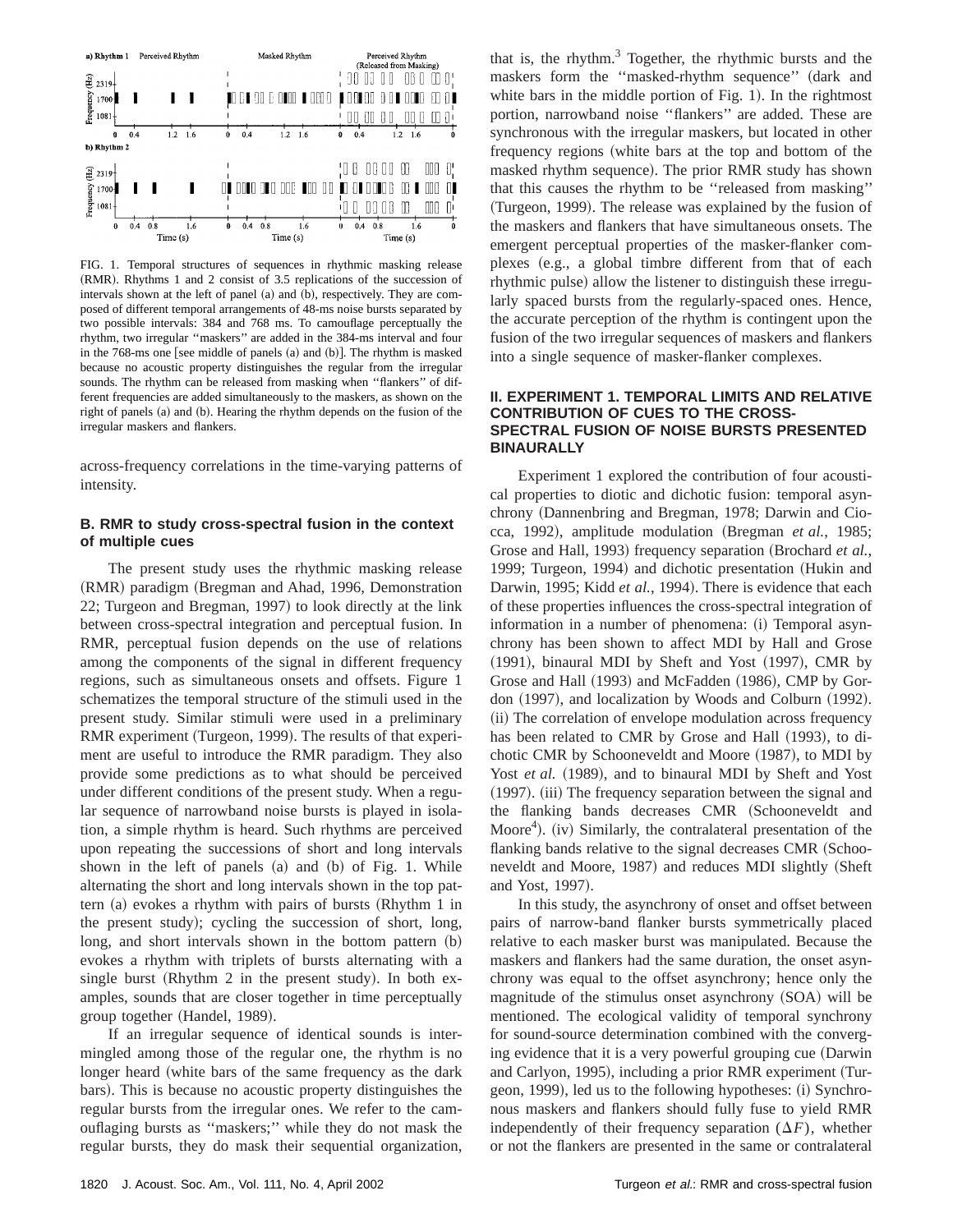ear as the maskers; (ii) SOA should significantly decrease fusion for both the diotic and dichotic presentation of concurrent maskers and flankers; and (iii) SOA,  $\Delta F$  and contralateral presentation should reinforce each other in favoring the segregation (i.e., diminishing the fusion) of the concurrent maskers and flankers.

Another important goal was to estimate the temporal asynchrony required to abolish the fusion of concurrent sounds situated in different frequency regions. For convenience, we refer to such an asynchrony as ''SOA threshold,'' though we do not suggest that it applies to synchrony per se; it is rather an ''event-segregation threshold,'' that is, the SOA necessary to perceive brief sounds close together in time, as separate events. A last objective was to compare the crossspectral fusion resulting from correlated amplitude fluctuations at different temporal scales, namely the slow amplitude changes at the macro scale of the whole sequence (i.e., onsets and offsets) with the faster ones at the micro scale within each sequential component (AM).

Grose and Hall (1993) wanted to know whether a correlated pattern of AM was sufficient to induce CMR. Although it was shown to induce CMR when the onsets of correlated masking and flanking bands were simultaneous, the CMR was considerably decreased when they were asynchronous; in fact, a 50-ms SOA between the on-signal band and the flanking bands completely abolished CMR. Note that the asynchronous bands were comodulated during their period of overlap. These results are consistent with those of McFadden  $(1986)$  who found that SOAs between 3-to-15 ms abolished CMR. This suggests that the effect of a common AM in CMR is contingent upon the perceptual fusion evoked by sounds that come on synchronously or slightly asynchronously. From these CMR results, as well as those of a prior RMR experiment (Turgeon, 1999), the rhythm was expected to be released from masking whenever the irregular maskers and flankers were fully temporally overlapping, despite the combined action of many segregating cues: different ears of presentation and large  $\Delta F$ 's. Though uncorrelated AM within the brief overlapping portions of the masker and flanker bursts was expected to diminish their fusion, and hence RMR, it was not expected to abolish it.

## **A. Methods**

## **1. Subjects**

There were 18 listeners who were naive to the purpose of the experiment. All listeners had normal hearing for the 250–8000 Hz frequency range, as assessed through a short air-conductance audiometric test.

#### **2. Stimulus generation and presentation**

All stimuli were synthesized and presented by a PCcompatible 486 computer, using MITSYN Version 8.1 signal processing software (Henke, 1990) and a 16-bit digital-toanalog converter. The rate of output was 20 000 samples per second. Signals were low-pass filtered at 5 kHz using a flat amplitude (Butterworth) response with a roll-off of 48 dB octave. Listeners sat in a sound-attenuating test chamber and listened to stimuli presented through Sony NR-V7 headphones. Stimuli were presented diotically, dichotically or monaurally, depending on condition. The rms level fluctuated slightly across the sequence due to random sampling of the noise components. The level of a 1-kHz pure tone equal in intensity to the mean rms of the noise bursts of the masked-rhythm sequence and of the flankers (measured as a pair) was calibrated at 60 dB SPI, using a General Radio Company Type 1565-B ("B" weighting, slow). The experiment was run on-line with the help of a MAPLE Version 2.0 program (Achim *et al.*, 1995) using ASYST Version 4.00 software.

#### **3. Structure of sequences**

Listeners were asked to discriminate two rhythms, presented as a sequence of noise bursts. These were made more difficult or impossible to discriminate by the insertion of maskers placed randomly in the time intervals between them. These were identical in all respects to the rhythmic components. Both of the rhythms were formed of the same set of long and short time intervals, but in a different arrangement. One cycle of each rhythm is shown in the left portion of panels (a) and (b) of Fig. 1. The long intervals were twice the duration of the shorter ones  $(short = 384 \text{ ms}; \text{long} = 768 \text{ ms}).$ Whereas Rhythm 1 repeated the sequence of intervals, short, long, short, and long, three and one-half times, Rhythm 2 repeated the sequence short, long, long, and short, three and one-half times. Figure 1 shows that there were two random maskers in the short interval, and four, in the long one. The temporal positions of the maskers were random from cycle to cycle. Except in the case of the no-flanker controls, these maskers were accompanied by noise bursts ("flankers") situated in other frequency regions (see the white bars above and below the central sequence in the right portion of Fig.  $1$ ). The rhythm started at a variable time after the start of the irregular masking and flanking noise bursts and ended at a variable time before the irregular maskers and flankers stopped, keeping the total duration of the sequence constant across trials. This ensured that correct rhythm identifications did not result from the use of attentionally driven strategies exploiting local cues (e.g., listen for the short interval at the beginning of the sequence).

#### **4. Structure of individual bursts**

All the noise bursts (forming the masked-rhythm sequence and flankers) were 48-ms long, including a 8-ms quarter-sine onset and a 8-ms reversed-quarter-sine offset. Each burst was obtained by multiplication of an independent 1-to-100 Hz, 48-ms-long, nominally flat noise sample by a pure tone. This procedure yielded a 200-Hz-wide nominally flat noise band centered at the frequency of the tone. Each independent noise sample was created by the summation of closely spaced sinusoids (1-Hz apart) in randomly selected phases. The rhythmic and masker bursts were centered at 1700 Hz. The flankers were two 200-Hz-wide noise bands 48 ms in duration, equally distant from the central masking band. The  $\Delta F$  between the maskers and each of the two flankers was either 619 Hz or 1238 Hz. Hence, the maskers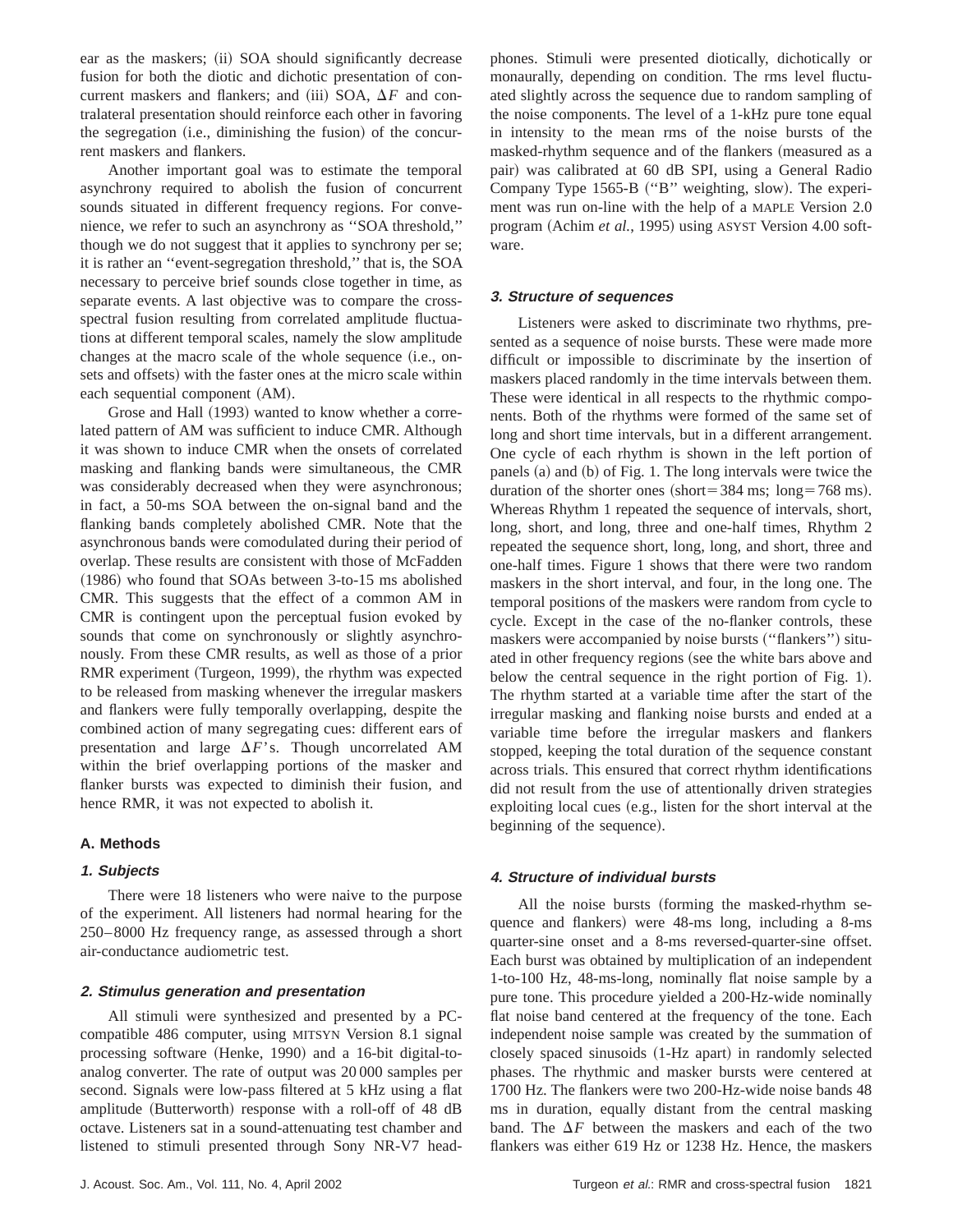and flankers were always in different critical bands, as measured in equal rectangular bandwidths (Glasberg and Moore, 1990).

The amplitude fluctuation within each masker, due to the randomness of noise, could both be either correlated with that of its corresponding flanker burst, or not. The maskers and flankers that had correlated envelopes were obtained by using the same noise sample. This sample was multiplied by sinusoids of different frequencies to obtain masker and flanker bursts with different center frequencies. The random intensity changes were correlated throughout the overlapping portion of asynchronous maskers and flankers. This was produced by the method used to synthesize them. This involved the starting of the noise samples for the masker and flanker bursts at the same time, while triggering the gain control for the intensity of the delayed burst, only after the asynchrony time of a given condition. Different noise samples were used to obtain uncorrelated maskers and flankers. The order of presentation of the noise samples within the regular and irregular sequences was randomly varied across trials. Furthermore, a masker burst could be delayed or advanced relative to its two temporally adjacent flanking bands (there was an equal likelihood of each for any masker and flanker bursts). The amount of overlap between the maskers and flankers varied from full to none; that is, the SOA was either 0, 12, 24, 36, or 48 ms. The masked rhythm and the flankers could either be presented together to both ears (diotic) or separately to the two ears (dichotic). While for the former, the noflanker control was diotic, for the latter, it was monotic.

#### **5. Procedure**

The listeners had to judge which of the two rhythms was embedded in the sequence and how clearly it was heard on a 5-point scale. They were instructed to use the lowest clarity rating of "1" when guessing. The other values of the scale corresponded to the following degrees of perceived clarity of the identified rhythm: "2" stood for "very unclear," "3" for "unclear," "4" for "clear," and "5" for "very clear." Listeners were familiarized with the procedure and brought to a high level of performance on non-masked sequences. They were then trained on masked sequences. To yield a stable performance, there were two practice sessions that provided feedback about accuracy of rhythm identification. Feedback continued to be provided throughout the subsequent sessions. The order of presentation of the different conditions was randomized across trials, except for the diotic and dichotic ones, which alternated across sessions. For the dichotic sessions, the listeners were instructed to direct their attention to one ear, namely that of the masked rhythm.

#### **6. Design**

*a. Independent variables.* The center frequencies of the masking and flanking bands were either 619 or 1238 Hz apart. The maskers and flankers were either presented in both ears or spatially separated through dichotic presentation; their asynchrony was 0, 12, 24, 36, or 48 ms. The temporal envelope of each masker was either correlated or not, with that of its overlapping flanker bursts. This was thus a  $2\times2$   $\times$  5 $\times$ 2 within-subject design with eight replications per cell. A no-flanker condition was added to verify that the rhythm was masked in the absence of any flanker.

*b. Dependent variables.* The accuracy of rhythm identification as well as the perceived clarity of the identified rhythm served as a measure of the fusion  $\sigma$  of the flankers and maskers. This was based on the assumption that fusion was not all-or-none, but that higher degrees of fusion would lead to greater ease in distinguishing the rhythmic bursts from the irregular ones. We used the sensitivity measure of  $d'$  (Mac-Millan and Creelman, 1991, p. 8) and estimated SOA thresholds from the fitting of psychometric functions to proportioncorrect (PC) scores (Weibull, 1951). We also used a measure that weighted the accuracy by the rated clarity of the identified rhythm; this weighted-accuracy scale (WA) was more sensitive to the effect of weak cues than were ''pure objective measures of accuracy.'' For instance, while the PC and d' scores did not show any significant difference for rapid envelope correlations, the WA scores revealed some significant ones for nearly synchronous stimuli. Because it captured weak effects well, WA was used to evaluate the relative weight of cues in favoring fusion. On the other hand, the fitting of Weibull functions to PC scores were more suited to evaluate the temporal limits for sound-event segregation. Lastly, the detection measure,  $d'$ , provided a conservative index of the most critical properties in cross-spectral fusion, since those were the ones most likely to affect the discriminability of the rhythm (signal). Individual response biases were also estimated (MacMillan and Creelman, 1991, p. 32).

#### **B. Results and discussion**

#### **1. Measure of sensitivity to the target rhythm**

Rhythm detectability and response bias  $(d'$  and *c*) were computed according to standard detection theory procedures.5 The WA scores were obtained by multiplying the absolute clarity rating of the listener on a 5-point scale by  $+1$  when the rhythm was correctly identified, and by  $-1$ , when it was not. This yielded a scale ranging from  $-5$  to +5. Because there were two units separating  $-1$  from  $+1$ (versus 1 unit between all other adjacent values of the scale), 0.5 was subtracted from the original clarity ratings to yield an equal-interval weighted-accuracy scale ranging from a  $-4.5$  (incorrect "very clear") to  $+4.5$  (correct "very clear"). This equal-interval scale was required for the analysis of variance (ANOVA) of the WA scores, in the present case, a 4-way within-subject ANOVA. Note that none of the statistical assumptions to perform that ANOVA was violated, including that of the normal distribution of the WA scores.

Each individual subject's SOA threshold was determined from the best-fitting "Weibull" function (Weibull, 1951). Figure 2 shows Weibull psychometric functions for subject CB for the diotic conditions with a 619-Hz  $\Delta F$  [continuous curve in panel (a)] and a 1238-Hz  $\Delta F$  [dashed curve in panel (a)] and for the dichotic conditions with a 619-Hz  $\Delta F$  [continuous curve in panel (b)] and a 1238-Hz  $\Delta F$  [dashed curve in panel  $(b)$ . Each of these functions minimizes the mean square estimate of error for the proportion of correct  $(PC)$ rhythm identifications as a function of SOA. For each con-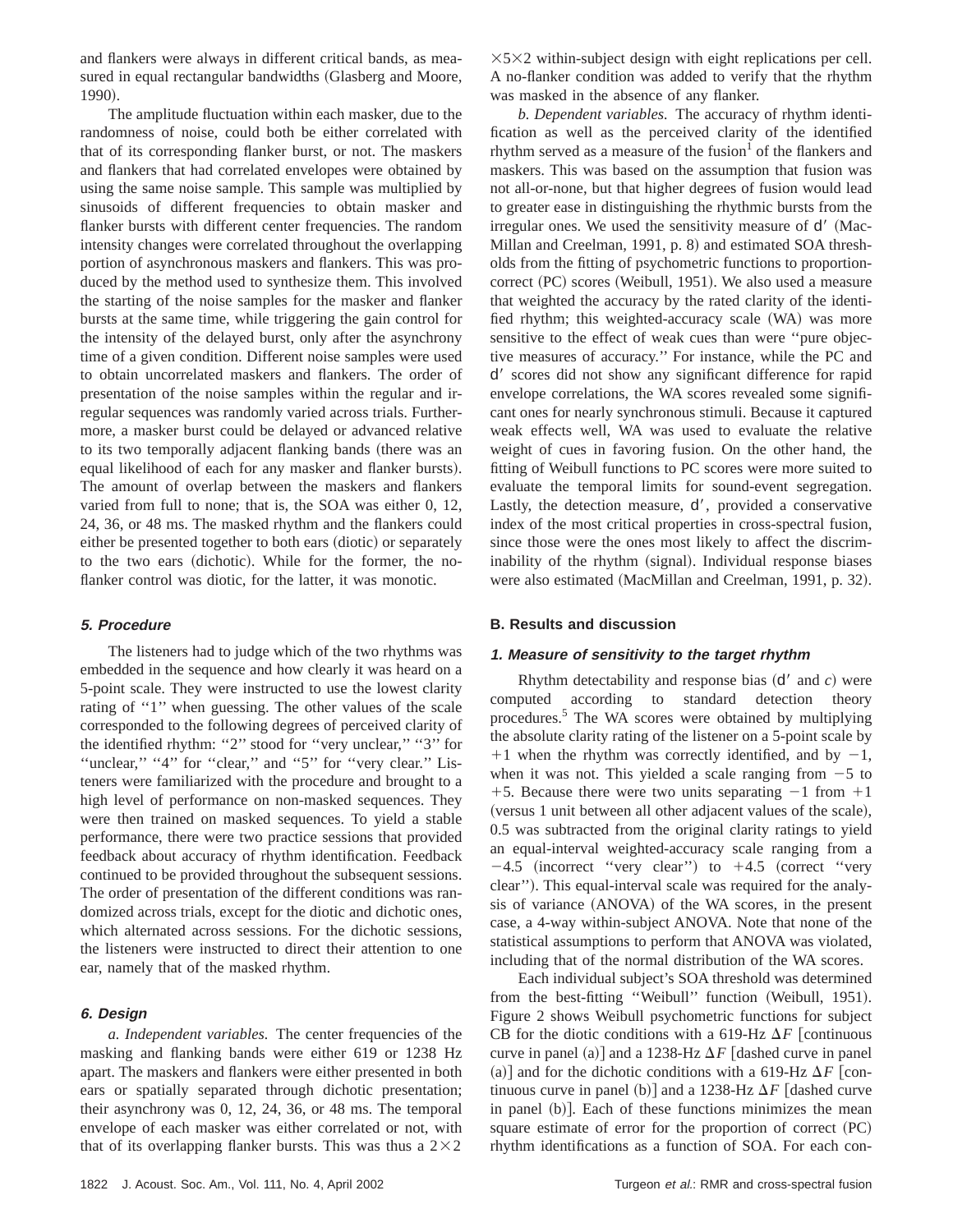

FIG. 2. Onset asynchrony (SOA) psychometric functions for subject CB for  $\Delta F$ =619 Hz (solid lines) and for  $\Delta F$ =1238 Hz (dashed lines), for diotic (a) and dichotic (b) conditions. SOA thresholds are taken as values yielding a proportion correct of 0.75.

dition, the mean of the within-subject Pearson-coefficient correlation  $(r)$  between the fitted function and the data points was at least 0.92. The threshold estimates were thus based on reasonably good fits of the PC data. Because there was very little difference between the PC scores obtained for the maskers and flankers with a correlated and uncorrelated envelope (mean PC of  $0.72$  and  $0.69$ , respectively), the Weibull function was estimated from the PC scores collapsed across the two levels of envelope correlation.

The mean PC score obtained for the presentation of the masked rhythm alone (i.e., the no-flanker control) was  $0.518$ , and the standard error  $(SE)$  for the 18 subjects was 0.015. The mean  $d'$  was 0.132, with a SE of 0.129 [see Fig. 3(b); the size of the SE corresponds to that of the cross symbol]. This performance was close to chance levels; hence, in the absence of flankers, the rhythm was perceptually masked. Given the continuous feedback about rhythm-identification accuracy, these results demonstrate that no attentionally driven strategies were able to overcome masking.

There was no evidence for individual bias towards either of the two rhythms  $(0.5< c<0.5)$ , except for one listener who was biased towards Rhythm 2 ( $c<-1$ ). Given that there was no consistent response bias for 17 out of 18 listen-



FIG. 3. (a) Mean onset asynchrony (SOA) thresholds for rhythm discrimination as a function of  $\Delta F$  and binaural mode (ear of presentation). (b) Rhythm sensitivity as a function of  $\Delta F$  and binaural mode. Higher thresholds and higher d' values represent higher degrees of fusion of the maskers and flankers. Data have been collapsed across the two levels of envelope correlation. Standard errors (SE) are shown; for the no-flanker control, its size corresponds to that of the cross symbol.

ers, it appears that the power of the statistical comparisons was not diminished by response bias.

# **2. Temporal resolution for event perception and rhythm discriminability**

The threshold estimates of listener CB (see Fig. 2) were representative of those found for the  $18$  listeners. Panel  $(a)$  of Fig. 3 shows that the largest mean SOA threshold of 25.3 ms  $(SE=1.8 \text{ ms})$  was obtained for the diotic condition with the smaller 619-Hz  $\Delta F$ . This was followed by the diotic condition with the larger  $\Delta F$  of 1238 Hz (mean=21.8 ms, SE  $=1.5$  ms), the dichotic condition with the 619-Hz  $\Delta F$  $(mean=20.1 \text{ ms}, \text{SE of } 2.3 \text{ ms})$  and the dichotic condition with the 1238-Hz  $\Delta F$  (mean=10.8 ms, SE=1.6 ms). Since a larger SOA threshold indicates that it was easier for the flanker to capture the masker into a common perceptual unit, it is concluded that cross-spectral fusion diminished with frequency separation as well as with the difference in the lateralization induced by dichotic presentation. The largest mean SOA threshold of 25.3 ms suggests that within the range of conditions of this experiment; an asynchrony of 25 ms triggers the perception of temporally contiguous sounds as separate events. However, smaller asynchronies can abolish their fusion in the presence of other cues, such as frequency separation and/or dichotic presentation. This is compatible with the near chance level of performance found for SOAs of at least 24 ms [see Figs.  $3(b)$  and 4].

Figure 4 shows the WA scores as a function of SOA with  $\Delta F$  [panel (a)], and envelope correlation and dichotic pre-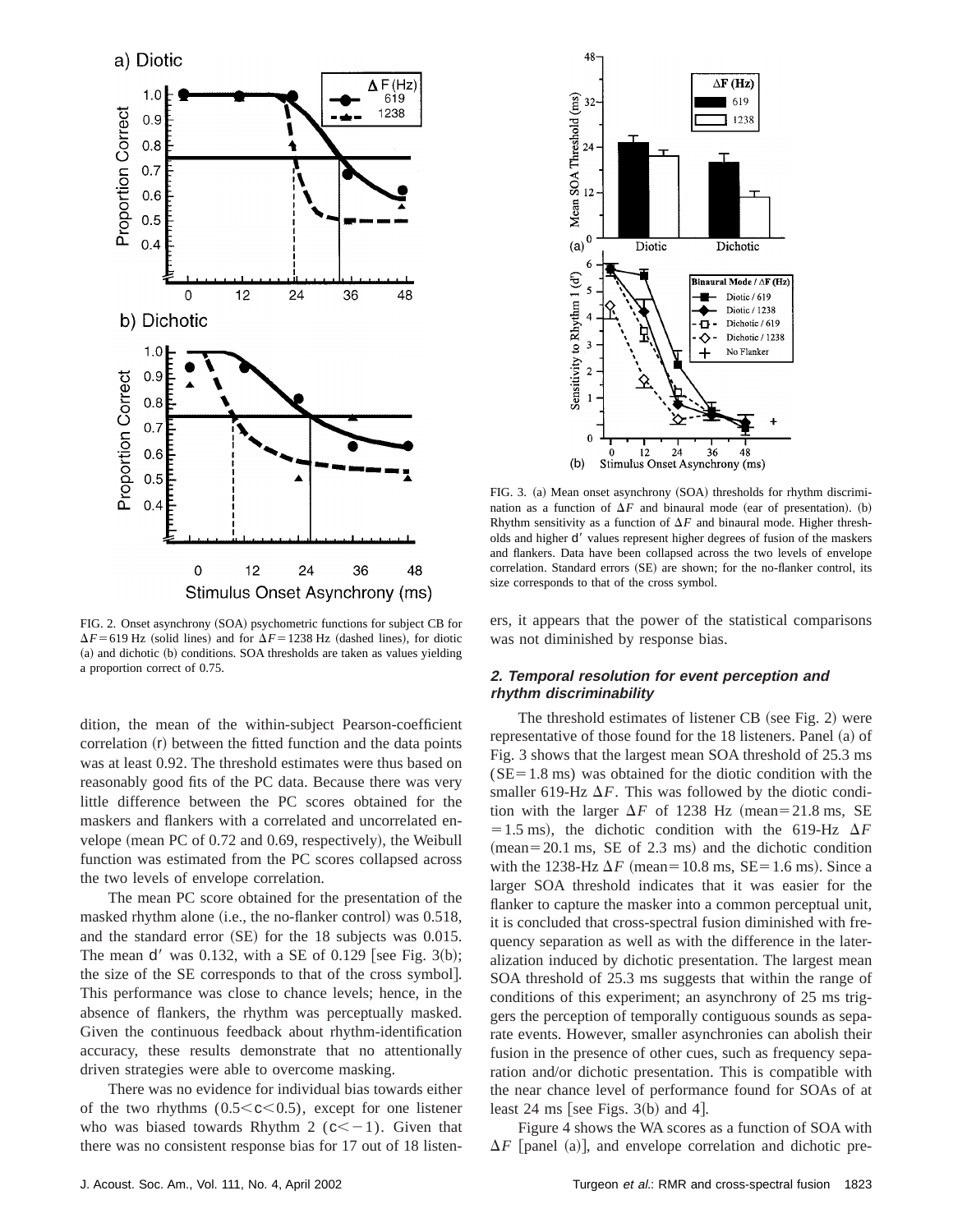

FIG. 4. Mean weighted accuracy (WA) as a function of SOA for maskers and flankers. (a) The parameter is  $\Delta F$ , and the data have been collapsed across the two levels of envelope correlation and presentation (diotic/ dichotic). (b) The parameters are presentation mode and envelope correlation, and the data have been collapsed across the two  $\Delta F$ 's. Higher WA scores represent higher degrees of fusion of the maskers and flankers. The error bars represent  $\pm 1$  SE.

sentation  $\lceil$  panel  $(b)$  as parameters. As can be seen, the WA scores exhibit the same general trends as the rhythmdiscrimination measure  $(d')$  shown in panel (b) of Fig. 3. However, while rapid correlated amplitude changes weakly increased fusion for periods of 36 and 48 ms of overlap [see solid versus dotted line at SOAs of 0 and 12 ms in Fig.  $4(b)$ , they did not make the rhythm more discriminable than did their uncorrelated counterparts, as estimated by both PC and d' scores. Accordingly, the results in Fig. 3 have been collapsed across the two within-burst envelope correlations.

## **3. Relative contribution of cues to fusion: Description of the trends for WA scores**

*a. Interaction effects.* Figure 4 shows that the weak effect of correlation of rapid intensity changes within individual bursts depended on SOA (only present for synchronous or nearly synchronous stimuli), on a large  $\Delta F$  and on dichotic presentation. This is consistent with the four-way significant interaction, at the 5% level  $F(4,68) = 2.78$ , *p*  $=0.03$ . Similarly, that the effect of  $\Delta F$  depended on both the SOA value and dichotic presentation [see Fig. 3(b)] is reflected by the significant three-way interaction between these factors  $F(4,68) = 3.85$ ,  $p = 0.007$ . Frequency separation interacted with both SOA  $\lceil F(4,68) = 18.07, p < 10^{-5} \rceil$ and the mode of presentation  $[F(1,17) = 25.36, p]$  $=0.0002$ . There was also a two-way interaction between SOA and the mode of presentation  $F(4,68) = 12.08$ , *p*  $\leq 10^{-5}$ . This indicates that the difference in WA between the diotic and dichotic stimuli depended on the value of SOA: though there was a difference in WA at 0 ms; it was larger at 12-ms SOA and was basically absent at 36-ms and 48-ms SOAs; this held at both  $\Delta F$ 's [see Panels (a) and (b)



FIG. 5. Synergetic action of cues favoring segregation: a small SOA of 12 ms, dichotic presentation, and a large  $\Delta F$  of 1238 Hz. The degree of fusion of the maskers and flankers separated by a 12-ms SOA decreases as the number of cues favoring segregation increases from one (white bar at left), to two (middle cluster of two bars) to three (black bar at right). For each listener, the mean WA scores were obtained from data collapsed across the two levels of envelope correlation.

of Fig. 4. The fact that neither  $\Delta F$ , nor dichotic presentation had an effect at SOAs of 36 and 48 ms is probably due to their near chance-level performances; that is, these asynchronies by themselves appear to abolish fusion. The results suggest that the effect of  $\Delta F$  depended on the presence of other cues diminishing fusion: an asynchrony and/or dichotic presentation. Similarly, dichotic presentation, was not sufficient, unaided by asynchrony and/or a large  $\Delta F$ , to abolish the fusion of simultaneous or nearly simultaneous sounds.

*b. Main effects.* Figure 4 shows that WA decreased with SOA  $\lceil F(4,68) = 381.22$ ,  $p < 10^{-5}$ . This held for the diotic  $[p<10^{-5}]$  and the dichotic  $[p<10^{-5}]$  presentation of the masked rhythm and flankers. This suggests that SOA strongly affected fusion. Overall, WA also decreased with  $\Delta F$  [*F*(1,17)=62.45, *p*<10<sup>-5</sup>]; this held for the diotic  $[p=0.004]$  and dichotic stimuli  $[p<10^{-5}]$ . This figure also shows that cues reinforced each other in diminishing fusion.

Figure 5 provides another way to look at the interaction between cues which appear to weakly diminish fusion: a small temporal separation of 12 ms, a large frequency separation of 1238 Hz and spatial separation through dichotic presentation. In the absence of frequency and/or spatial separation, a 12-ms asynchrony only weakly diminished fusion (white bar); this is shown by its mean WA of  $3.5$ , indicating that the correctly identified rhythm was rated on average as "clear." Adding one of these cues (second set of bars), and the two of them (black bar) progressively diminished fusion more, to the point of almost abolishing it. The black bar shows a mean WA around 1.5, that is, when three cues acted together, the correctly identified rhythm was rated on average as ''very unclear.'' This suggests that a group of cues can have a synergetic action in diminishing fusion, though each by itself diminished fusion only weakly.

## **III. EXPERIMENT 2. TEMPORAL LIMITS AND RELATIVE CONTRIBUTION OF CUES TO THE CROSS-SPECTRAL FUSION OF NOISE BURSTS PRESENTED IN FREE FIELD**

Experiment 2 was designed to generalize the results of experiment 1 to free field presentation. Using the RMR para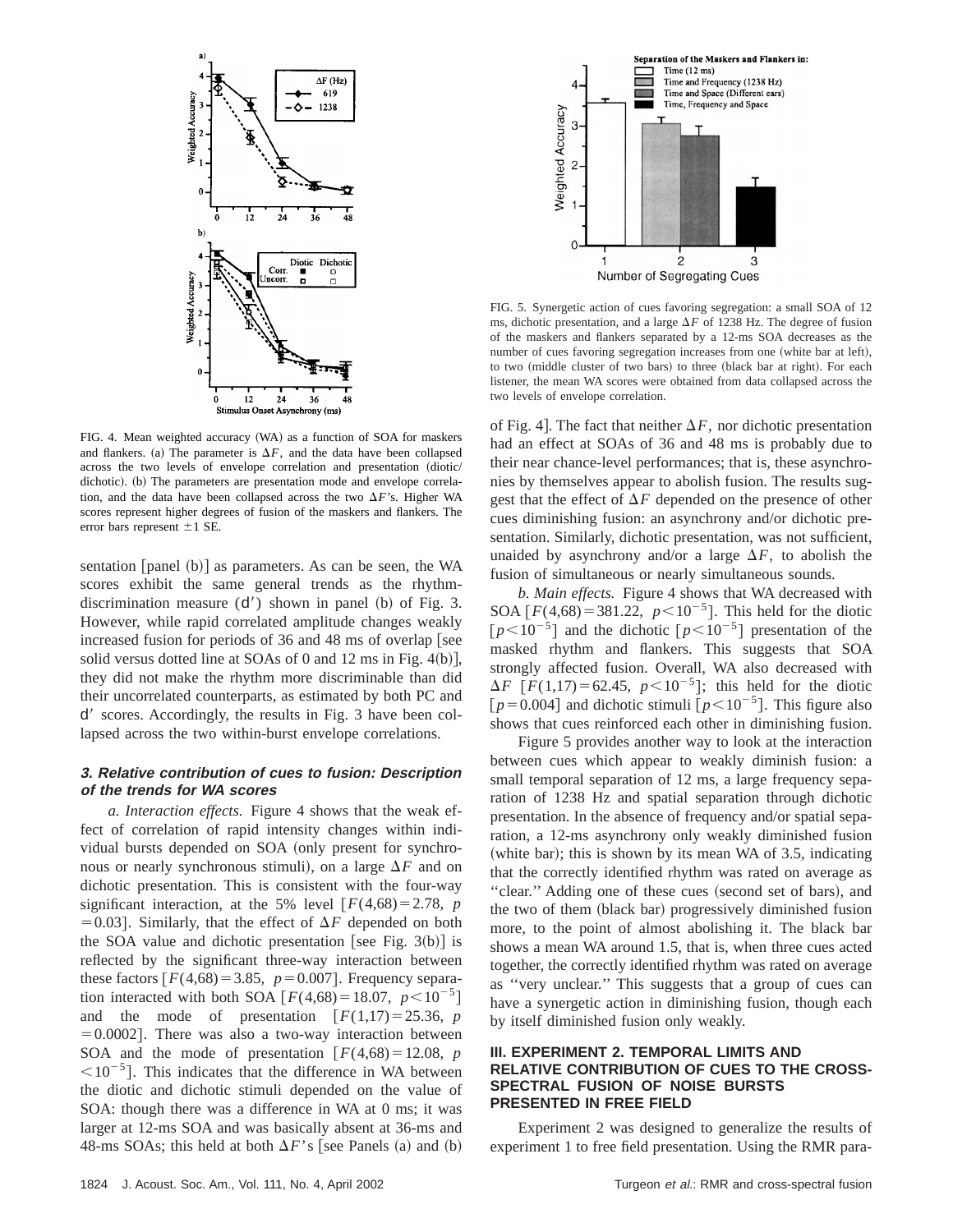digm, it explored the effects of temporal asynchrony, rapid envelope correlation and frequency separation  $(\Delta F)$  on fusion. In addition, it manipulated the angular separation of their sources  $(\Delta \theta)$  and estimated temporal thresholds for event perception in a semi-circular speaker array.

In experiment 1, almost perfect rhythm identifications were obtained for synchronous masker and flanker bursts that were dichotically presented over headphones, had uncorrelated envelopes and were widely separated in frequency. Based on those results, it was expected that temporal coincidence would fuse the masker and flanker bursts, independently of values of the other cues. Experiment 1 also led us to expect that a SOA of 10–25 ms would lead to their perception as separate events, causing the rhythm to remain perceptually camouflaged. Compared to the slow intensity changes induced by temporal synchrony, the rapid ones within individual bursts were expected to have a negligible effect on fusion. It was also expected that  $\Delta F$  and  $\Delta \theta$  would weakly, but consistently, interfere with the perception of the rhythm; when present together, they should reinforce each other in diminishing fusion.

# **A. Methods**

There were 18 normal-hearing listeners; 7 of them had also participated in experiment 1. The synthesis and presentation of the stimuli, as well as the procedure were the same as for experiment 1, except for a few points exposed below. The stimuli were presented from an array of 13 loudspeakers, situated in the sound-attenuated chamber of Dr. R. Zatorre, at the Montreal Neurological Institute (see Fig. 6). Listeners sat one meter away from each loudspeaker. The axis of the diameter of the semicircle, passing through the two end speakers  $(i.e., from 0 to 180 deg) passed through the axis of the$ two ears.

The mean rms level for the rhythmic and masking bursts and for the two flankers (measured as a pair) was calibrated to be equal to that of a 1-kHz tone presented over the central speaker and measured as 60 dB SPL at the central position of the listener's head. Due to the constraints of the available space and to keep the listeners' heads immobile, it was neither possible for them to record their responses directly into the computer after each trial, nor to read the computer screen for feedback and initiate new trials. Instead, the experimenter sat three meters away from the listener, behind the speaker array and close to the computer screen. From that position, she entered the listener's verbal response after each trial, read out the computer's feedback about whether or not the rhythm was correctly identified, and initiated each new trial. The listeners could neither see the speakers nor the experimenter during testing. At the beginning of each trial, a 1-kHz warning tone was played through the speaker of the masked rhythm, so that listeners could pay attention to its location. The listeners' heads remained fixed facing the central speaker, even when their attention was directed to other speakers.

Experiment 2 presented a new set of noise samples over loudspeakers, rather than over headphones as in experiment 1. Furthermore, while in experiment 1, the masker pulses could either precede or follow the corresponding flanker



FIG. 6. Semi-circular array of 13 speakers used for the free-field presentation of the stimuli. The masked rhythm (illustrated by the single row of pulses) and the flankers (represented by the double row of pulses) could be presented in the central speaker of the array (a) or at various angular separations ( $\Delta \theta$ 's), namely, 60 deg (b), 120 deg (c), or 180 deg (d). For each  $\Delta \theta$ , the speakers of the masked rhythm and flankers were symmetrically placed relative to the central speaker.

pulses, in experiment 2, the maskers always preceded the asynchronous flankers. Figure 6 shows that the masked rhythm and flankers could either be both presented in the central speaker  $[panel (a)]$  or at various angular separations  $(\Delta \theta)$  from it: 60, 120, and 180 deg [panels (b), (c), and (d)]. For each  $\Delta\theta$ , the masked rhythm and flankers came from speakers that were symmetrically placed relative to the central axis. The choice of which signal to present on each side of the array was counterbalanced across trials. There was a no-flanker control for each of the four  $\Delta \theta$ 's, in which the masked-rhythm sequence alone was either presented in the central speaker or at 30, 60, or 90 deg to the left or to the right of it. The different conditions were randomly presented across trials.

## **B. Results and discussion**

#### **1. Measures of sensitivity to the target rhythm**

The degree of fusion of the maskers and flankers was assessed in the same way as for experiment 1. Because the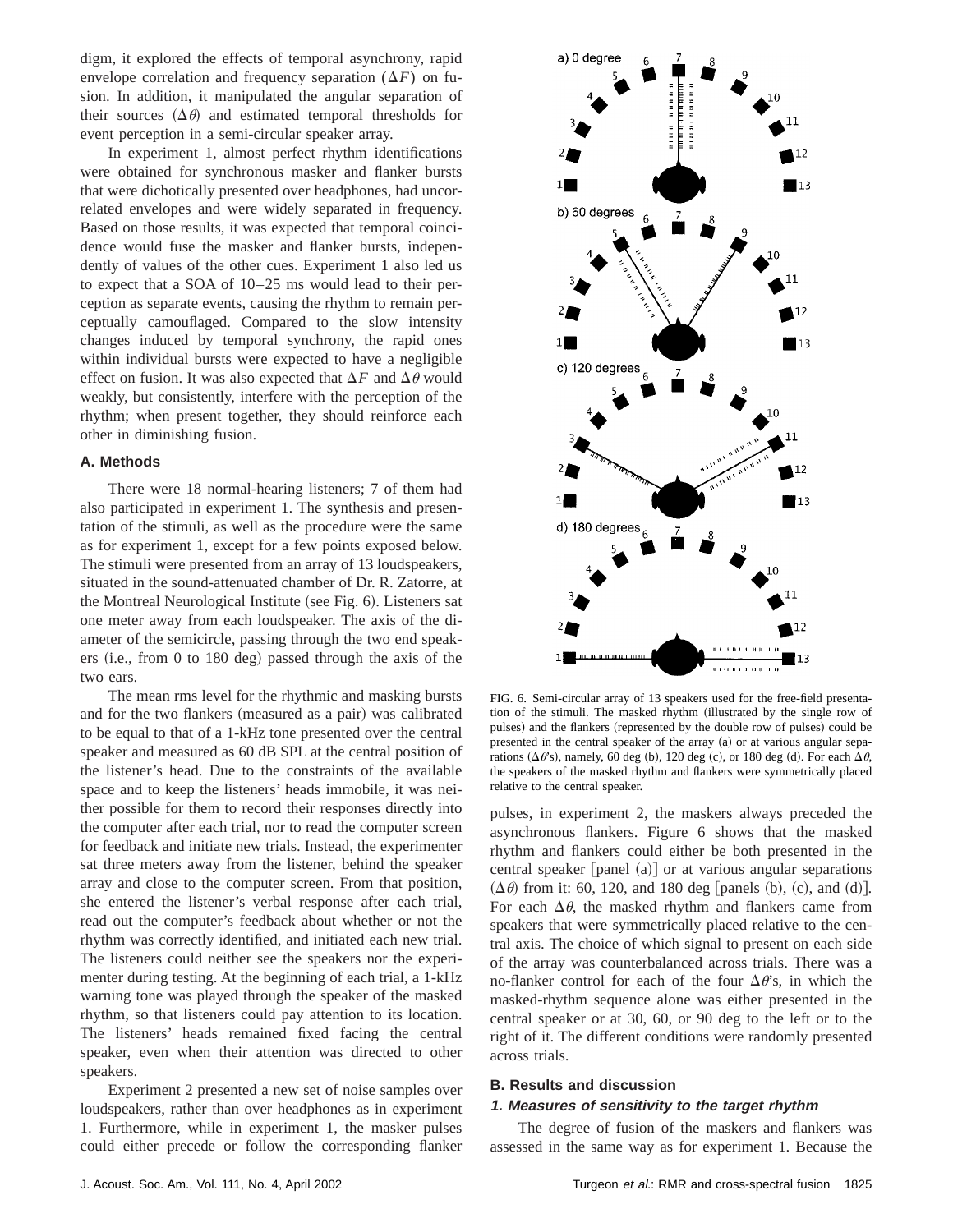

FIG. 7. (a) Mean onset asynchrony (SOA) thresholds for rhythm discrimination as a function of  $\Delta F$  and  $\Delta \theta$ . (b) Rhythm sensitivity as a function of  $\Delta F$  and  $\Delta \theta$ . Higher thresholds and higher d' values represent higher degrees of fusion of the maskers and flankers. Data have been collapsed across the two levels of envelope correlation. Standard errors (SE) are shown; for the no-flanker control, its size corresponds to that of the cross symbol.

mean PC scores, computed across listeners was 0.86 for correlated and 0.82 for uncorrelated AM (i.e., they differed by only 0.04), the Weibull functions were estimated from the PC scores collapsed across the two levels of envelope correlation. For each  $\Delta\theta$ -by- $\Delta F$  condition, the mean, across listen $ers,$  of the within-subject Pearson-coefficient correlations  $(r)$ between the fitted function and the data points was at least 0.9.

## **2. No-flanker controls, performance range and response bias in rhythm-detection accuracy**

The no-flanker control yielded a mean PC of  $0.520$  (SE of 0.018) and a mean  $d'$  of 0.059 [SE of 0.089 shown by the size of the cross symbol in Fig.  $7(b)$ ]. This very near chancelevel performance verified that the rhythm was masked in the absence of flankers. On the other hand, synchrony fused spatially and spectrally distributed noise bursts. For each 0-ms SOA condition, the mean  $d'$  was larger than 4.65.

There was no systematic response bias for 17 listeners  $(i.e., -0.2> c < 0.2)$ . One listener had a slight bias towards Rhythm 1 for the conditions with and without flankers, the c values being  $-0.45$  and  $-0.38$ , respectively. Given that 95% of the listeners had very small c values, the power of the statistical comparisons was probably not diminished by response bias.



FIG. 8. Relative contribution of cues to the fusion of brief noise bursts separated in frequency and in space. Higher WA scores represent higher degrees of fusion. (a) WA as a function of SOA for the two  $\Delta F$ 's collapsed across the two levels of envelope correlation and the four  $\Delta\theta$ 's. (b) WA as a function of  $\Delta\theta$ , with SOA as the parameter; data are collapsed across the two levels of envelope correlation and the two  $\Delta F$ 's. The error bars represent  $\pm 1$  SE.

## **3. Temporal resolution for event perception and rhythm discriminability**

The SOA-threshold estimates graphed in Fig.  $7(a)$  show that a SOA between  $25$  and  $45$  ms  $(i.e., from one SE below)$ the lowest mean threshold to one above the highest one) abolished fusion. The asynchrony required for the temporal resolution of brief noise bursts depended on how far apart they were in frequency [filled versus empty squares in Fig.  $7(a)$ ]. This was also the case in experiment 1 over headphones [black versus white bars in Fig.  $3(a)$ ]. This first experiment also showed higher thresholds for sounds presented in both ears versus different ears [left versus right bars in Fig.  $3(a)$ ]. This is consistent with the effect of spatial separation  $(\Delta \theta)$  on thresholds in this second experiment [Fig.  $7(a)$ ]. However, post-hoc pairwise comparisons showed that the effect of  $\Delta\theta$  in diminishing fusion (i.e., lowering thresholds) was all-or-none: whether or not sounds came from the same speaker mattered, but how far apart the speakers were in space did not.

## **4. Relative contribution of cues: Description of the main trends for WA scores**

Figure 8 shows a monotonic decrease in WA scores with increases in SOA  $[F(4,68) = 324.46, p < 10^{-5}]$ . On the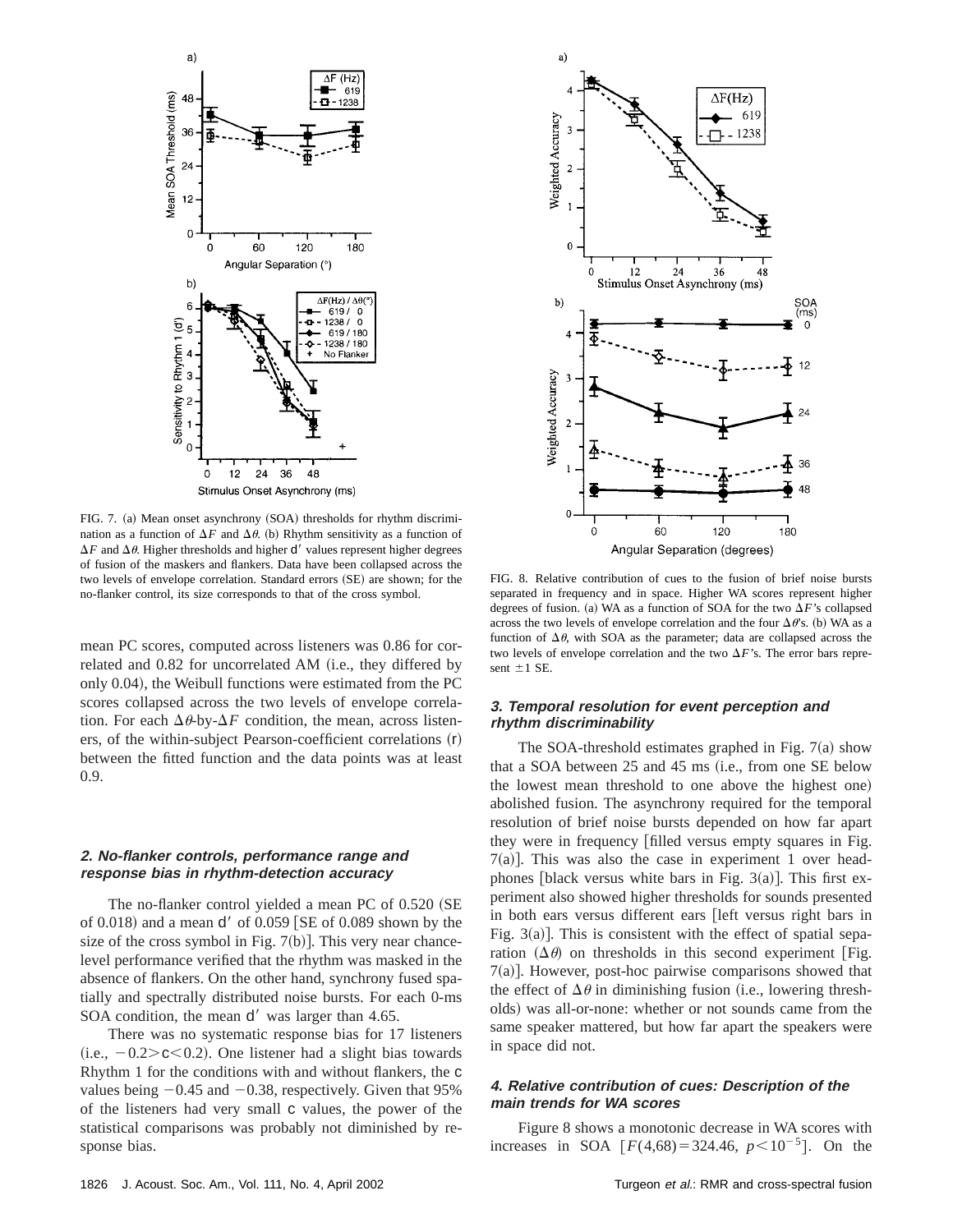other hand, frequency separation  $(\Delta F)$ , spatial separation  $(\Delta \theta)$ , and envelope correlation affected only weakly fusion. Their combined effect was not sufficient to overcome the powerful effect of synchrony on fusion. The lowest mean WA among the 0-ms SOA conditions was 4. It was obtained for both the 120 and 180 deg  $\Delta\theta$ 's with a 1238-Hz  $\Delta F$  and uncorrelated envelopes; this value falls between 3.5 and 4.5 which correspond, respectively, to a "clear" and "very clear'' rating of the correct rhythm. The effect of  $\Delta F$ ,  $\Delta \theta$ , and uncorrelated envelopes was clearest for the cases of partial fusion that were observed when the maskers and the flankers were partly overlapping (see Fig. 8). When the fusion of the maskers and flankers was complete, as at 0-ms SOA, or absent, as at 48-ms SOA, the contribution of a much weaker cue might be too small for its effect on fusion to be observable. This interpretation is consistent with the twoway interaction SOA-by- $\Delta F$   $F(4,68) = 4.18$ ,  $p = 0.005$ and SOA-by- $\Delta \theta$  [*F*(12,204) = 5.23, *p*<10<sup>-5</sup>] showing that the effects of both  $\Delta F$  and  $\Delta \theta$  depended on the value of SOA.

#### **5. Unexpected effect of <sup>a</sup> sequential cue on fusion**

Overall, the thresholds found when noise-burst stimuli were presented in a free field were higher than those found when they were presented over headphones [compare Figs.  $3(a)$  and  $7(a)$ ]. A higher threshold means that fusion still took place at larger SOAs, fusion improving performance in the RMR task. The higher performance of the free-field presentation relative to that over headphones was also reflected by higher absolute mean WA scores across all conditions. This resulted in ceiling performance at 0-ms SOA and in near chance-level performance at 36-ms and 48-ms SOAs. The authors suspected that the common magnitude and direction of SOA in the global sequences of experiment 2—the two flanker bands were always delayed from the temporally adjacent masker by a given SOA—contributed to fusion over and above the local magnitude of SOA. To test whether such a sequential cue favored fusion, a post hoc analysis compared the performance at 48-ms SOA against that for the no-flanker control. Since there was no overlap between the maskers and flankers at that largest SOA, a higher degree of fusion could only be due to sequential cues. For each  $\Delta \theta$ , the 48-ms SOA condition yielded a higher WA than that obtained for the no-flanker control: the mean WA was almost equal across  $\Delta \theta$ 's, varying from 0.50 to 0.57; for the no-flanker control, it was only  $0.03$ . The mean PC of  $0.64$  and  $d'$  of 0.74, obtained at 48-ms SOA were also larger than the PC of  $0.51$  and  $d'$  of  $0.06$  obtained for the no-flanker control. This can be contrasted with the near chance level of performance observed for the bi-directional 48-ms SOA condition of experiment 1, namely, mean PC of  $0.54$  and  $d'$  of  $0.25$ . Post hoc comparisons between the 48-ms SOA and the no-flanker conditions were highly significant  $[p<10^{-5}]$  for WA, PC, and  $d'$ . This suggests that a constant direction of SOA affected the scores. It is also possible that an unforeseen difference between the free-field and binaural contexts affected performance.

#### **C. Discussion**

## **1. Relative contribution of temporal, spatial, and spectral separation to the segregation of temporally contiguous sound events**

*a. Strong effect of cross-spectral correlation of slowvarying intensity changes on fusion.* The simultaneity of onsets and offsets across the masker and flanker bursts resulted in a slow pattern of correlated intensity changes across frequency regions. Given that such a pattern was nonperiodic (i.e., resulting from irregularly-spaced sounds), it did not have a frequency of modulation per se. However, one can say that overall it was slow, in that it resulted from sequences in which the temporal density of the irregular masker and flanker sounds was low, namely one per 192-ms interval. This is equivalent to 5.2 sounds/s and as such is comparable to a frequency of amplitude modulation of 5 Hz. When temporal synchrony, favoring fusion, competes with frequency separation and spatial separation (through presentation in different ears or loudspeakers), favoring segregation (i.e., diminishing fusion), synchrony played the determinant role, producing strong fusion (see Figs. 3, 4, 7, and 8). This powerful effect of synchrony is consistent with past results in the literature (see Darwin and Carlyon, 1995 for a review).

*b. Very weak effect of cross-spectral correlation of fastvarying intensity changes on fusion.* The slow correlation in intensity changes induced by temporal synchrony can be contrasted with that obtained through within-bursts envelope correlation. The latter is much more rapid and takes place over much shorter periods varying from 12 ms (36-ms SOA) to  $48 \text{ ms}$  (0-ms  $SOA$ ) of temporal overlap. Such brief overlaps follow from the use of sounds of a constant 48-ms duration. The differences in WA resulting from envelope correlation were only observed at 0-ms and 12-ms SOA [solid versus dashed lines in Fig.  $4(b)$ . These results suggest that slow, but not fast intensity changes affect cross-spectral fusion. However, the fastest modulation in the envelope spectrum being nominally 100 Hz (i.e., the width of the common noise modulator), there might have been too few samples of the common amplitude envelope for the auditory system to reliably detect it. Future experiments should use noise bursts of a longer duration to determine whether there is a minimum number of cycles of the correlated waveform necessary to induce fusion. However, to truly compare the effect of the fast-varying amplitude changes of a local event to the slower ones of the global sequence on fusion, SOA should be manipulated independently from the duration of the sounds.<sup>6</sup>

*c. Weak effect of large frequency separations on fusion.* The weak, but consistent effect of frequency separation  $(\Delta F)$  in this study replicates that found in a prior RMR experiment, with very similar stimuli (Turgeon, 1999). This experiment presented diotically and dichotically 200-Hzwide noise bursts, the flanker bands being either 400, 550, 700, or 850 Hz remote in frequency from the masker bands centered at 1500 Hz. Furthermore, the role of  $\Delta F$  in RMR is compatible with its effect on comodulation masking release or CMR (Hall *et al.*, 1984): though it did not abolish fusion, it reduced the degree of fusion of temporally overlapping, but asynchronous sounds (see Figs. 3 and 7). This effect has some ecological validity since causally related concurrent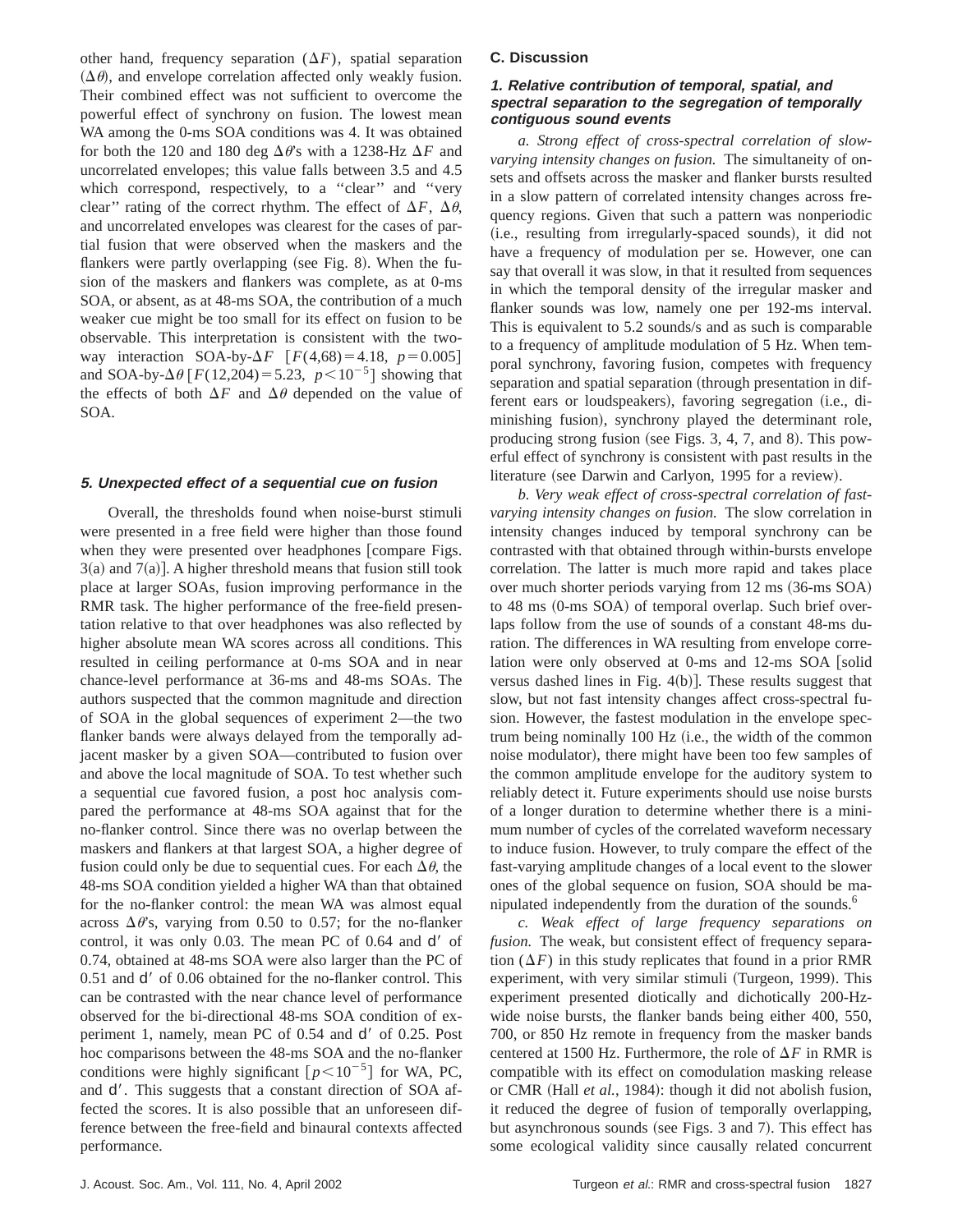sounds are more likely to cluster in frequency than causally unrelated ones. For instance, in many species, the sounds produced by a male and a female tend to be more distributed in frequency than those produced by a single female (the sounds produced by a female being typically in higher frequency registers than those of a male). However, being rich sounds, they are likely to partly overlap in frequency; hence the auditory system would still have to somehow separate the spectrally overlapped portions.

*d. Weak effect of large spatial separations on fusion: Different ears versus different speakers.* The weak but consistent effect of spatial separation in diminishing fusion suggests that it is used by the mammalian brain for sound-source determination. This is consistent with its role in promoting the identification of non-speech auditory patterns (Kidd *et al.*, 1998) and in the localization of concurrent sounds, as shown by studies on the concurrent minimum audible angle in a free field (Perrott, 1984) and in simulated space (Divenyi and Oliver, 1989). Taken together, these results suggest that spatial separation influences sound segregation ("how many"), identification ("what"), and localization ("where"), though it is not sufficient to segregate brief, concurrent, frequency-separated sounds (i.e., abolish their fusion). Figure 8 shows that unlike an asynchrony of 48 ms, which yielded a near-chance level of performance at each frequency and spatial separations (i.e., WA near 0), large spatial separations of 120 and 180 deg did not prevent the rhythm from being partly released from masking in the absence of an asynchrony of at least 36 ms. However, as Yost *et al.* (1996) have proposed, the separation of sources might play a more important role when more than two concurrent sounds are present. Further research should compare the contribution of spatial separation under conditions of varying number of concurrent sounds.

Figure 8 shows that the clearest effect of  $\Delta\theta$  on the segregation of noise bursts is the contrast between sounds coming from the same speaker (a  $\Delta\theta$  of 0 deg) or from different ones ( $\Delta \theta$ 's larger than 0 deg). These results suggest that the magnitude of the angular separation of sound sources is irrelevant for the segregation of sounds close together in time. A comparison between Figs.  $3(a)$  and  $7(a)$  suggests another important conclusion: the spatial disparity provided by dichotic presentation has more impact on the temporal resolution of brief concurrent sounds, than that provided by the spatial separation of their sound sources in a free field. It might be that dichotic separation is more efficient for sound segregation because it is an extreme case of interaural differences for sounds happening simultaneously, the stimulation of one sound being delivered to one ear only, while that of the other sound $(s)$  is delivered to the other ear only. The free-field testing is more akin to real-world situations in which each of many individual sounds stimulates both ears,<sup>7</sup> though at slightly different times and intensities, allowing for the computation of the location of each source. We suggest that when drawing conclusions about the contribution of spatial disparities, one should not consider dichotic presentation as reflecting ecologically valid differences in the location of sound sources. Even when two sound sources are close to different ears, a sound coming from one of them usually

stimulates the two ears, albeit with larger binaural differences in intensities and time of arrival than if sources were closer to the midline axis. For this reason, the separation of sound sources in a free field is considered as more representative of the true contribution of spatial separation to soundsource segregation. This contribution is weak when two sources are simultaneously active. Further experimentation should determine whether these conclusions apply to sounds of a longer duration, as well as to temporally contiguous but non overlapping sounds.

## **2. Binaural fusion is not spectrally limited for the purpose of sound-source determination**

Taken together, the results from dichotic RMR and CMR provide evidence for a process that performs a cross-spectral analysis of the low-rate amplitude changes. It is suggested that this analysis generalizes to the way in which acoustic information that is spread out over the spectrum or over space will contribute to the perception of either a single sound or more than one sound. Contrary to this suggestion, some experiments have concluded that binaural fusion has clear spectral limits (Perrott and Barry, 1969; van den Brink *et al.*, 1976). Perrott and Barry (1969) have shown that the fusion of concurrent pure tones presented to the different ears is contingent upon them having less than a critical difference in frequency, which is proportional to the frequency of the tones themselves (approximately 4% of the latter). Other experiments on the concurrent minimum audible angle (CMAA) in simulated space (Divenyi and Oliver, 1989) and in a free field (Perrott, 1984) have demonstrated that the auditory system has a very poor spatial resolution (as much as 60 deg) for spectrally overlapping concurrent sounds as well as for spectrally nonoverlapping sounds that are close in frequency. Assuming that poor spatial resolution is linked to poor perceptual segregation, this provides supportive evidence that the binaural segregation of spectrally overlapping sounds requires a wide spatial separation. This interpretation is further reinforced by the work of Scharf *et al.* (1976) which suggests that the segregation of two components in space is most likely to occur when their spectral patterns show little or no overlap. Given that fusion is the absence of segregation, $\frac{1}{1}$  if sounds are not segregated in space, as in CMAA, they must be fused, at least partly. Therefore, together, the results on binaural fusion and on the CMAA provide evidence that the sound-source determination of concurrent sounds is somehow spectrally limited. How can these results be reconciled with the results obtained with the RMR and CMR paradigms, which together provide evidence for a cross-spectral binaural analysis underlying sound-source determination?

The present research suggests that sounds coming from different locations in space can be perceived as a single environmental event, without their being spectrally matched (spectral matching being typical of sounds arising from a common natural source). This is consistent with past observations which mention that spectrally remote sounds can evoke a single image, though it is typically not well localized and described as "diffuse" (Perrott and Barry, 1969; Thurlow and Elfner, 1959). In the present study, the observations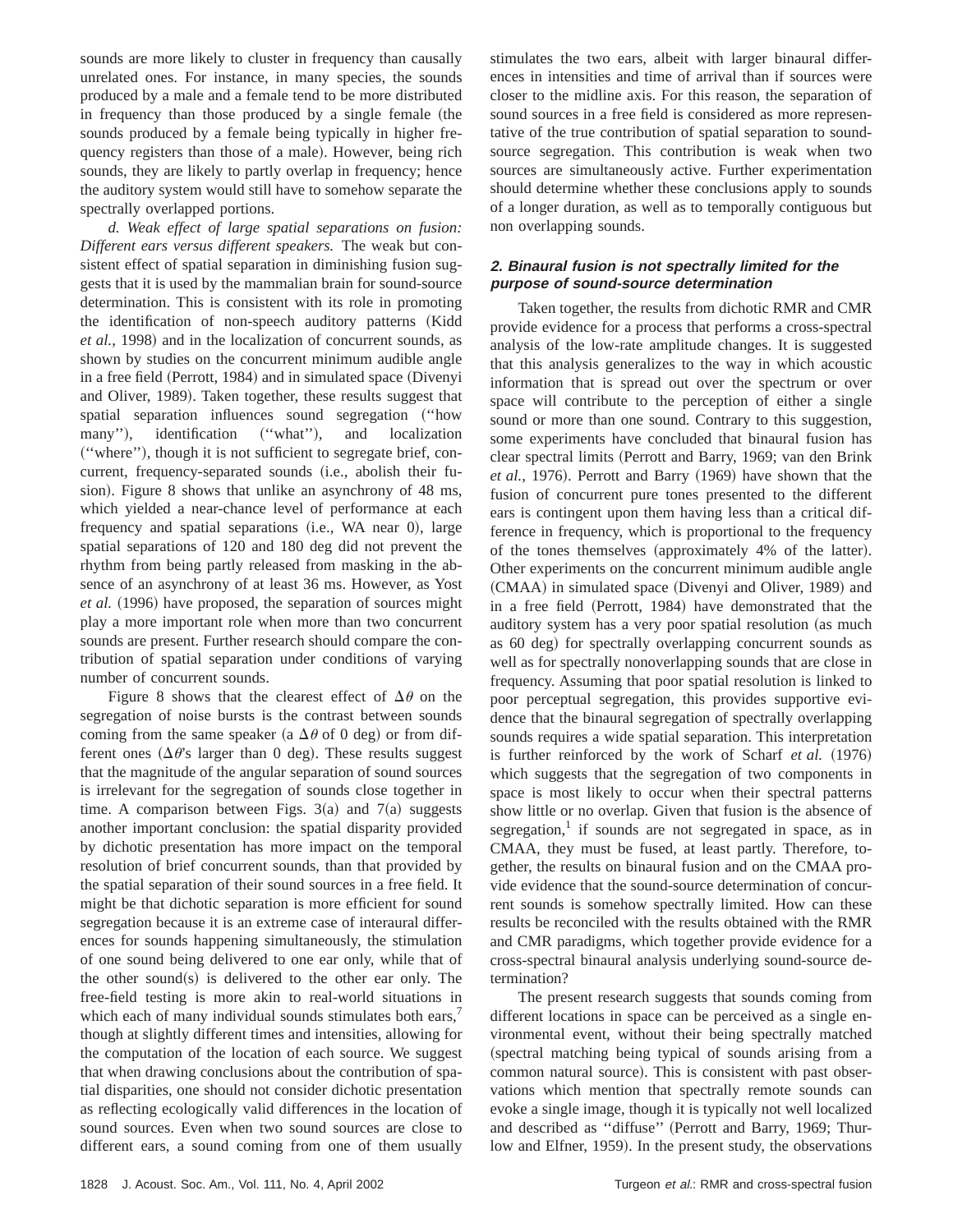of the authors suggest that the fusion of the maskers and flankers which were perceived as being causally related, but were spectrally and spatially remote, produced the localization of the masker-flanker complexes to either a virtual source, or to the veridical source of the flankers. The different tasks used in the RMR paradigms, CMAA studies, and other studies of binaural fusion might have been looking at different types of fusion: (i) The fusion of spectrally overlapping components distributed in space through binaural crosscorrelation localization mechanisms (Jeffress, 1972; Lindemann, 1986); and (ii) The fusion of spectrally nonoverlapping components through independent preattentive grouping processes.<sup>1</sup> When fusion is defined as the perception, as a single sound event, of many frequency components that might or might not be distributed in space, there does not seem to be any spectral limit for fusion. On the other hand, the perception of a single sound event at a definite location in the environment ("what is where") appears to be spectrally limited (Divenyi and Oliver, 1989; Perrott, 1984; Scharf *et al.*, 1976).

# **3. Implications of the results for the psychophysical limits of event perception**

The two RMR experiments suggest that the asynchrony needed for the segregation of brief sound events with abrupt onsets and offsets is about 20-to-40 ms; however, it can be lowered by the synergetic action of other simultaneousgrouping cues such as frequency and spatial separation, as well as sequential ones, such as a constant direction of asynchrony. The range of asynchrony thresholds is in general agreement with the literature on auditory grouping showing that an asynchrony of 30–40 ms is required for removing a partial from contributing to the overall timbre (Bregman and Pinker, 1978), to the lateralization (Hill and Darwin, 1993) or to the vowel identity (Darwin, 1981) of a complex sound. If timbre, vowel quality, and perceived lateralization are assumed to be properties of perceptually segregated sounds, one should expect this close correspondence. The 20-to-40 ms asynchrony in these phenomena is about an order of magnitude higher than the 2–3 ms required for the cross-spectral detection of an asynchrony (Green, 1973) and an order of magnitude lower than the 200–300 ms asynchrony preventing a partial from contributing to the pitch of a complex tone (Darwin and Ciocca, 1992). The fact that a just detectable asynchrony is not sufficient to segregate temporally overlapping sounds in different parts of the spectrum is compatible with the observation that listeners report only a single click while reliably detecting very small asynchronies (Green, 1973). At the other extreme, the discrepancy between the temporal limits for pitch and for event perception might indicate different underlying neural mechanisms. The temporal limits for event perception should be further investigated, especially as they relate to other spectro-temporal regularities known to influence auditory organization, both of local properties of a sequence (e.g., duration and rate of onset and offset of each sound) and global ones (e.g., tempo, distribution of silent intervals). Further experiments should also look at how time-varying intensity changes interact with spectral

regularities influencing the computation of pitch and the fusion of the tonal sounds forming harmonic and inharmonic complexes (Roberts and Brunstrom, 1998).

# **4. Implications of the results for the probabilistic approach to event perception**

In complex world environments, many sources of acoustic evidence typically converge upon a common perceptual interpretation: sounds come from the same spatial location, start and stop at the same time and undergo common spectrotemporal changes. The present study created competition among alternative auditory organizations. Such ambiguous stimuli unveil the relative importance of grouping cues. In this study, despite the combined effect of frequency and spatial separation in favoring segregation, simultaneous sounds fused strongly enough to perceptually release the rhythm from masking. The possibility that temporal synchrony is ''weighted'' more strongly than frequency and spatial separation taken together has ecological validity. Temporal coincidence is a highly reliable and robust property of the components of biologically relevant sounds. Although it is likely for sounds coming from different sources to have some degree of temporal overlap, it is highly unlikely that they happen to start and stop at exactly the same time. On the other hand, frequency separation is not as reliable a cue since concurrent sounds coming from a common biological source typically occupy different frequency regions (Yost and Sheft, 1993); conversely those coming from different sources can overlap in frequency. Similarly, causally related sounds need not have a sharply focused location, because they go through and around some surfaces and are reflected by others. Because of these properties of the acoustic world, onset synchrony and deviations from it are more informative to a biological system than either the frequency or the spatial separation of acoustic components. This might explain why asynchrony contributed more to sound segregation than other cues did in the present study. Such a weighted contribution might, however, be dependent on the particular methodology of RMR studies as well as the parameters values used in these experiments. Experiments with other tasks and stimuli should look at the issue to determine to what extent these results are generalizable to the perceptual organization of complex sounds.

## **ACKNOWLEDGMENTS**

This research was supported in part, by a grant from the National Sciences and Engineering Research Council of Canada (NSERC) to A. S. Bregman and in part by the FCAR program of the Province of Quebec. We are grateful for the technical assistance of Pierre A. Ahad of the McGill Auditory laboratory. We also want to thank Dr. Robert Zatorre for having allowed us to do the free-field testing in his laboratory at the Montreal Neurological Institute.

<sup>1</sup>Glossary of terms: *Auditory grouping* involves the perceptual organization of sound components into coherent perceptual units. These units can be isolated sound events (e.g., a hand clap) or sequences of them (e.g., a melody), also known as streams. The term "grouping" typically encompasses both the *fusion* of *n* sound components (usually concurrent ones)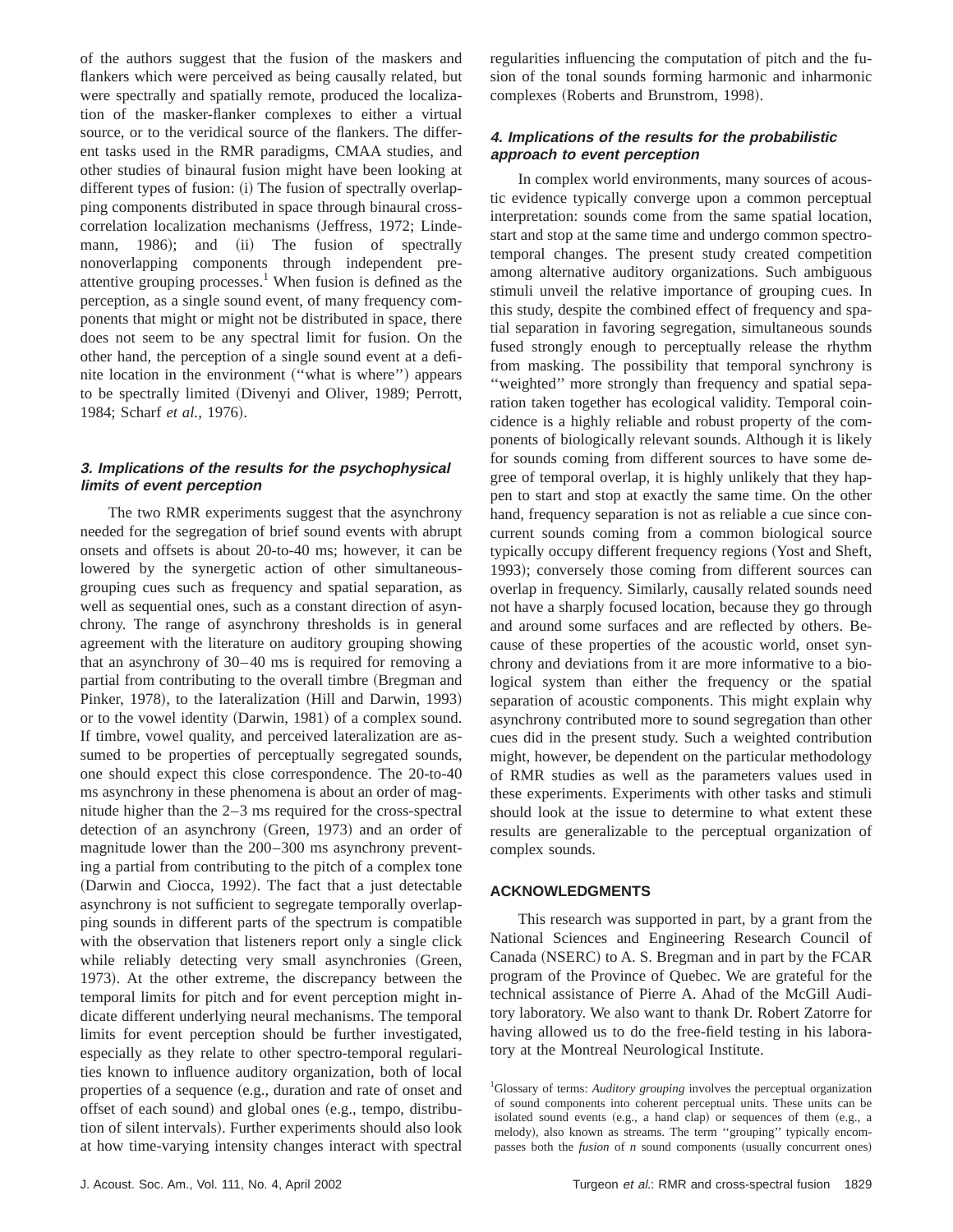into a single event and their *segregation* as *n* distinct sounds (sequential or concurrent ones). *Pre-attentive auditory grouping* results from biologically implemented processes exploiting environmental regularities with adaptive value; this is independent of acquired knowledge, not under the control of attentional mechanisms and can be contrasted with attentionally driven grouping (Bregman, 1990). *Cross-spectral integration* is the summing up of time-varying intensity changes across frequency-selective channels; the information might or might not be weighted equally in different channels. *Cross-spectral fusion* happens when cross-spectral integration leads to the perception of multiple frequency components as a single sound event.

<sup>2</sup>We conceive of fusion and segregation as being the two extremes of a continuum: at one extreme, many sound components are fused, that is, they are perceived as one sound event; at the other extreme, they are segregated, that is, perceived as separate sound events. There are intermediate cases of *partial fusion* on this continuum in which many sound components can be perceived as many sound events or as a single one with global properties different from those of its parts. For such ambiguous percepts, what is heard depends on attentional factors and/or cognitive expectations, such as trying to hear out the individual notes of a chord versus the whole chord. Although segregation is assumed to be inversely correlated with fusion, for clarity purposes, the results have been described mainly, in terms of ''degrees of fusion," such as complete fusion, partial fusion, no fusion (i.e., segregation). This is not to imply that we take a position about whether or not fusion is the default for simultaneous sounds. In the statements of hypotheses and interpretation of results, we refer to both ''fusion'' and ''segregation;'' the use of each term being justified by how a cue is typically described in the literature (e.g., a segregation cue, in the case of onset asynchrony and a fusion cue, in the case of a common fundamental frequency).

 ${}^{3}$ In RMR, a sequence is masked but its individual sounds are not. This type of masking can be distinguished from that due to peripheral signal-to-noise constraints (Zwicker, 1970). Such *energetic masking* takes place between temporally overlapping sounds that are either spectrally overlapping or close in frequency (e.g., when a noise burst perceptually masks a simultaneously present sinusoidal signal situated in the same frequency region, as in CMR). The *sequential masking* in RMR is more akin to *informational masking* (IM) in which the signal and maskers are perceptually segregated objects (Kidd et al., 1994). Unlike IM, in which the release from masking can be due to spectral or temporal regularities among the subset of sequential target components that are not shared by the masking ones, in RMR, no sequential property distinguishes the components of the target rhythm from those of the masking sequence (i.e., apart from their regular vs irregular arrangement). Rather, the rhythm is released from masking by spectrotemporal regularities relating the concurrent maskers and flankers that cause them to fuse perceptually.

<sup>4</sup>This effect of frequency separation between the on-signal masking band and the flanking bands might be inflated by within-channel processes, such as "dip listening" (Schooveveldt and Moore, 1987).

<sup>5</sup>Sensitivity to Rhythm 1 ( $d'$ ) and response biases (c) were estimated for each subject from signal detection theory. In terms of *Z* (i.e., the inverse of the normal distribution function),  $d'$  is defined as  $Z(H) - Z(F)$  and c, as  $0.5^*$   $[Z(H)+Z(F)]$ ; where "*H*" is the proportion of Hits and "*F*" is the proportion of False Alarms. In the present experiments, "*H*" was the proportion of correctly identified Rhythm 1 and ''*F*,'' that of falsely identified Rhythm 1 (i.e., Rhythm 2 was present). To avoid values of infinity in the computation of  $d'$ , proportions of 1 were converted into 0.999; this yields a  $d'$  value of 6.18. Hence, we used a  $d'$  value of 0 as the chance-level performance, and a  $d'$  of 6.18 as the perfect performance. When the frequency of response to Rhythm 1 across all trials is equal to that of Rhythm 2, the response bias statistic (c) equals zero (i.e., False Alarm and Miss rates are equal). A positive or a negative c indicates a higher tendency to respond ''Rhythm 1'' or ''Rhythm 2,'' respectively.

<sup>6</sup>The lack of discriminability of fast-varying amplitude correlations might be responsible for the lack of an RMR effect. Another concern is that the period of within-burst correlation decreased with asynchrony. Consequently, part of the SOA effect might reflect the reduction of fine-scale envelope correlation. This follows from the constant duration of the bursts, which allowed for a wider range in the selection of the silent intervals between irregular bursts. Despite the possible contribution of the correlated-envelope duration to the overall effect of SOA (half of the masker-flanker events being correlated), there was a clear effect of SOA on fusion. SOA had a strongly significant effect  $[p<10^{-5}]$ , both for the conditions of this experiment, and in a prior experiment in which the maskers and flankers were always uncorrelated (Turgeon, 1999).

 $7$ There are some rare exceptions to this generalization; for instance, the sound produced when there is an insect in one ear stimulates only the receptors in that ear.

- Achim, A., Bregman, A. S., and Ahad, P. A. ~**1995**!. ''Manager of Auditory Perception and Linguistic Experiments (MAPLE)," Montreal QC., Canada: Auditory Perception Laboratory, Dept. of Psychology, McGill University.
- Bregman, A. S. (1978). "Auditory streaming: Competition among alternative organizations,'' Percept. Psychophys. **23**, 391–398.
- Bregman, A. S. ~**1990**!. *Auditory Scene Analysis: The Perceptual Organization of Sound* (MIT Press, Cambridge, MA).
- Bregman, A. S. (1993). "Auditory scene analysis: Hearing in complex environments,'' in *Thinking in Sounds: Cognitive Aspects of Human Audi*tion, edited by S. McAdams and E. Bigand (Oxford University Press, Oxford), pp.  $10-36$ .
- Bregman, A. S., and Ahad, P. (1996). "Demonstrations of Auditory Scene Analysis: The perceptual organization of sound," (Compact disk and booklet, pp. 41-42), Auditory Perception Laboratory, Psychology Dept., McGill University.
- Bregman, A. S., and Pinker, S. (1978). "Auditory streaming and the building of timbre,'' Can. J. Psychol. **32**, 19–31.
- Bregman, A. S., Abramson, J., Doehring, P., and Darwin, C. J. (1985). ''Spectral integration based on common amplitude modulation,'' Percept. Psychophys. **37**, 483–493.
- Brochard, R., Drake, C., Botte, M.-C., and McAdams, S. (1999). "Perceptual organization of complex auditory sequences: Effect of number of simultaneous subsequences and frequency separation,'' J. Exp. Psychol., Hum. Percept. Perform. **25**, 1742–1759.
- Dannenbring, G., and Bregman, A. S. (1978). "Streaming vs fusion of sinusoidal components of complex tones,'' Percept. Psychophys. **24**, 369–376.
- Darwin, C. J. (1981). "Perceptual grouping of speech components differing in fundamental frequency and onset-time,'' Q. J. Exp. Psychol. **33**, 185– 207.
- Darwin, C. J., and Carlyon, R. (1995). "Auditory grouping," in *The Handbook of Perception and Cognition, Volume 6, Hearing*, 2nd ed., edited by B. C. J. Moore (Academic, London), pp. 387–424.
- Darwin, C. J., and Ciocca, V. (1992). "Grouping in pitch perception: Effects of onset asynchrony and ear of presentation of a mistuned component,'' J. Acoust. Soc. Am. **91**, 3381–3390.
- Divenyi, P. L., and Oliver, S. K. (1989). "Resolution of steady-state sounds in simulated auditory space,'' J. Acoust. Soc. Am. **85**, 2042–2052.
- Glasberg, B. R., and Moore, B. C. J. (1990). "Derivation of auditory filter shapes from notch-noise data,'' Hear. Res. **47**, 103–138.
- Gordon, P. C. (1997). "Coherence masking protection in brief noise complexes: Effects of temporal patterns?'' J. Acoust. Soc. Am. **102**, 2276– 2283.
- Green, D. M. (1973). "Temporal acuity as a function of frequency," J. Acoust. Soc. Am. **54**, 373–379.
- Green, D. M. ~**1988**!. *Profile Analysis: Auditory Intensity Discrimination* (Oxford University Press, New York).
- Grose, J. H., and Hall III, J. W. (1993). "Comodulation masking release: Is comodulation sufficient?'' J. Acoust. Soc. Am. **93**, 2896–2902.
- Hall III, J. W., and Grose, J. H. (1991). "Some effects of auditory grouping factors on modulation detection interference (MDI)," J. Acoust. Soc. Am. **90**, 3028–3035.
- Hall III, J. W., Haggard, M. P., and Fernandes, M. A. (1984). "Detection in noise by spectro-temporal pattern analysis,'' J. Acoust. Soc. Am. **76**, 50– 56.
- Handel, S (1989). "Rhythm," Chapter 5, in *Listening: An Introduction to the Perception of Auditory Events* (MIT Press, Cambridge, MA).
- Hartmann, W. M. (1988). "Pitch perception and the organization and integration of auditory entities,'' in *Auditory Function: Neurobiological Bases of Hearing*, edited by G. W. Edelman, W. E. Gall, and W. M. Cowan (Wiley, New York), pp. 623-645.
- Henke, W. L. (1990). *MITSYN Languages* (Belmont, MA).
- Hill, N. I., and Darwin, C. J. (1993). "Lateralization of a perturbed harmonic: Effects of onset asynchrony and mistuning,'' J. Acoust. Soc. Am. **100**, 2352–2364.
- Hukin, R. W., and Darwin, C. J. (1995). "Effects of contralateral presentation and of interaural time differences in segregating a harmonic from a vowel,'' J. Acoust. Soc. Am. **98**, 1380–1387.
- Jeffress, L. A. ~**1972**!. ''Binaural signal detection: Vector theory,'' in *Foun*dations of Modern Auditory Theory, Vol. II, edited by J. V. Tobias (Academic, New York).